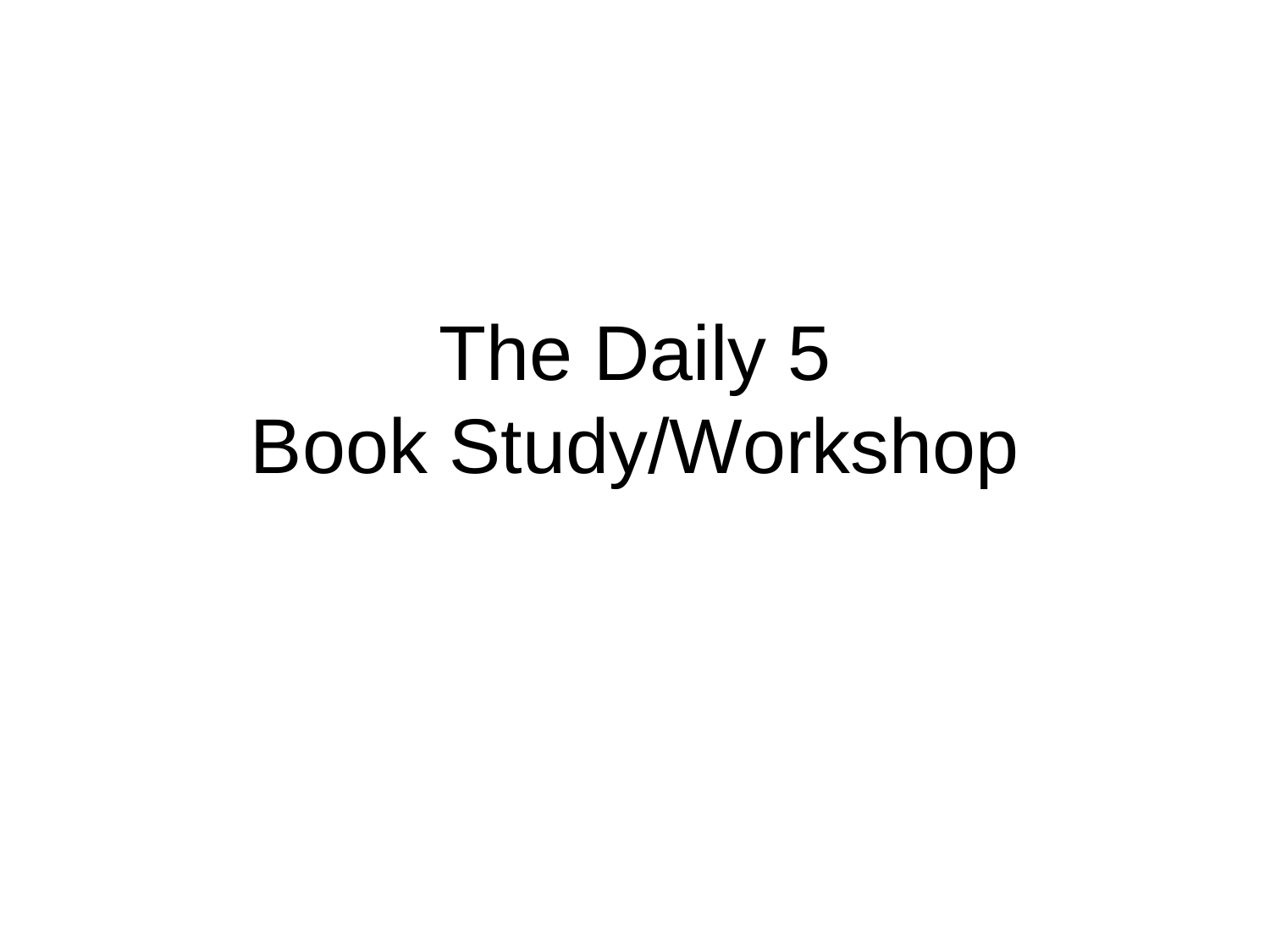# **Objectives**

- Participate in a book study responding to a series of guiding questions, share in class discussions their responses to the guiding questions and their insights
- Gain knowledge of 5 components of Daily 5
- Create a classroom structure: daily schedule and room arrangement to support implementation of Daily 5
- Create a timeline for implementation of Daily 5 (to be completed during first 6 weeks of school)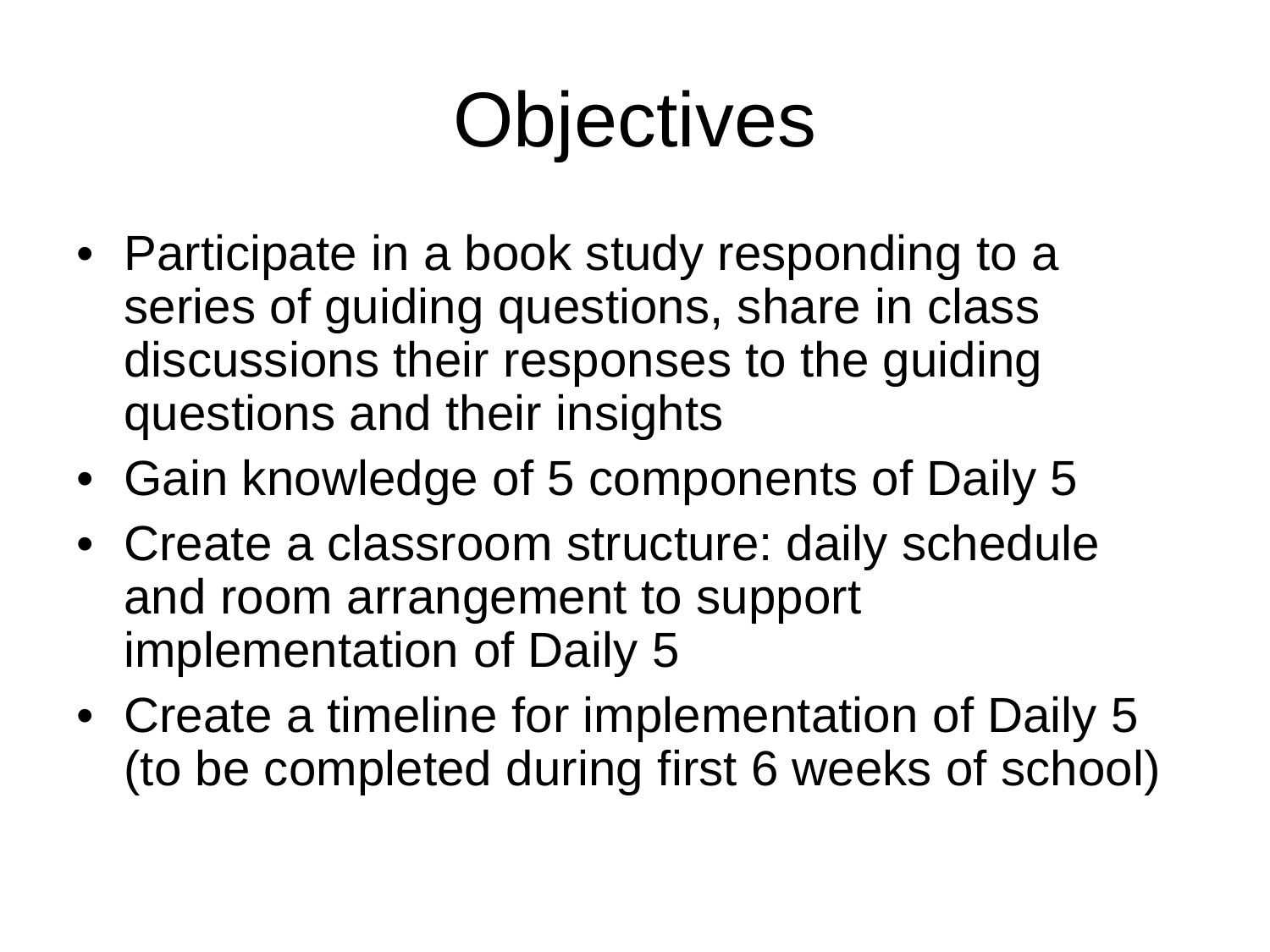#### Additional requirements for Credit

- Reflect on implementation with students, modifications to Daily 5, and impact on student learning & achievement
- Complete a reflection log and share documents from their implementation efforts at the final session
- Meet Oct. 25 from 4:30 6:30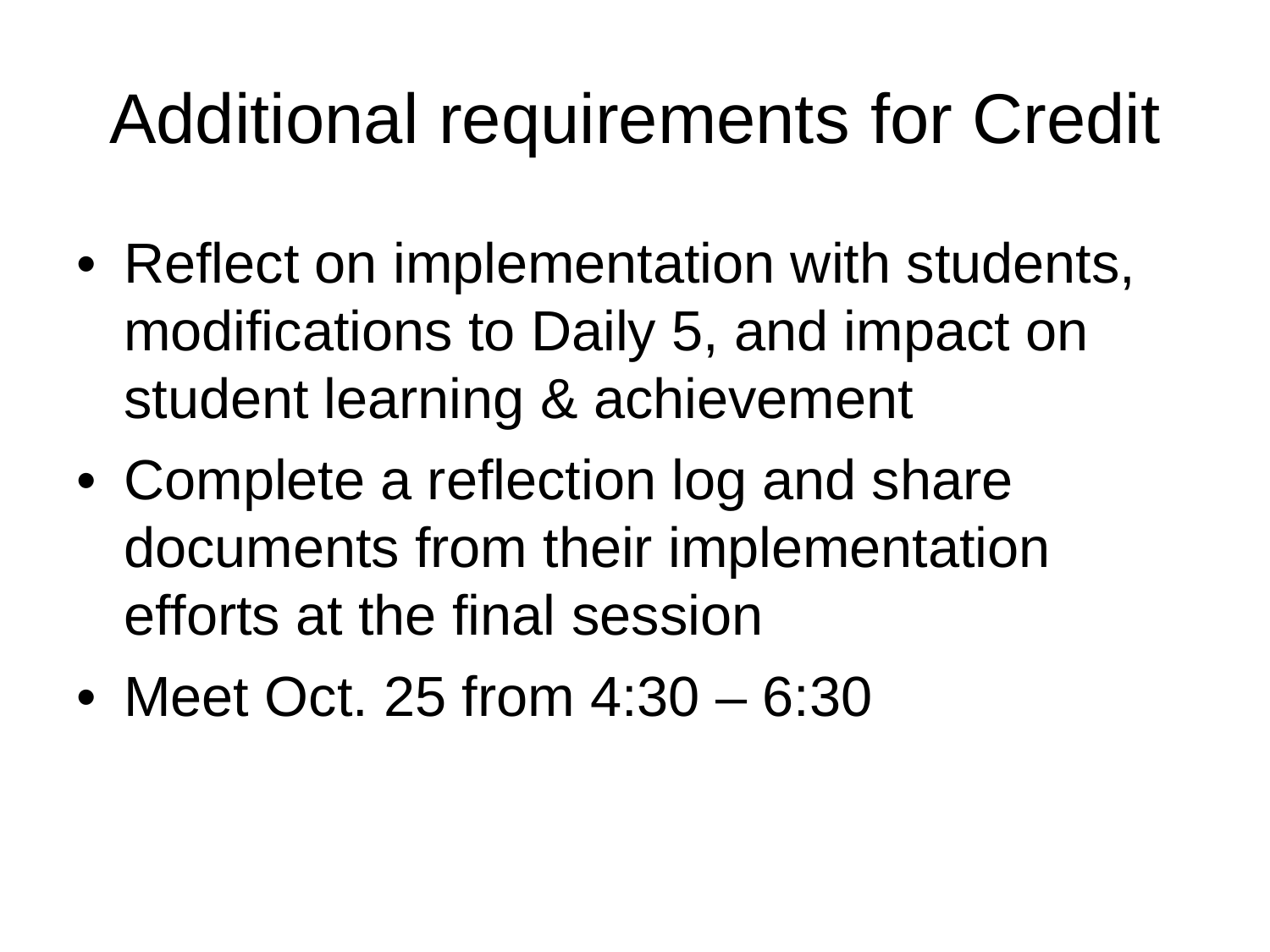# Agenda Day 1

- Discussion Chapters 1-4
	- Insights, questions, comments from participants
	- Discussion using guiding questions
- Create bookmark/key concepts quick reference
- Identify current practices that support Daily 5 or could be modified to incorporate Daily 5
- Develop structure for reading block
- Develop structure for implementation: first day, first week, 3rd, 4<sup>th</sup>, 5<sup>th</sup> and 6<sup>th</sup> week
- Develop daily schedule that includes Daily 5 in reading block (modeling & small group instruction)
- Develop room arrangement to support Daily 5 implementation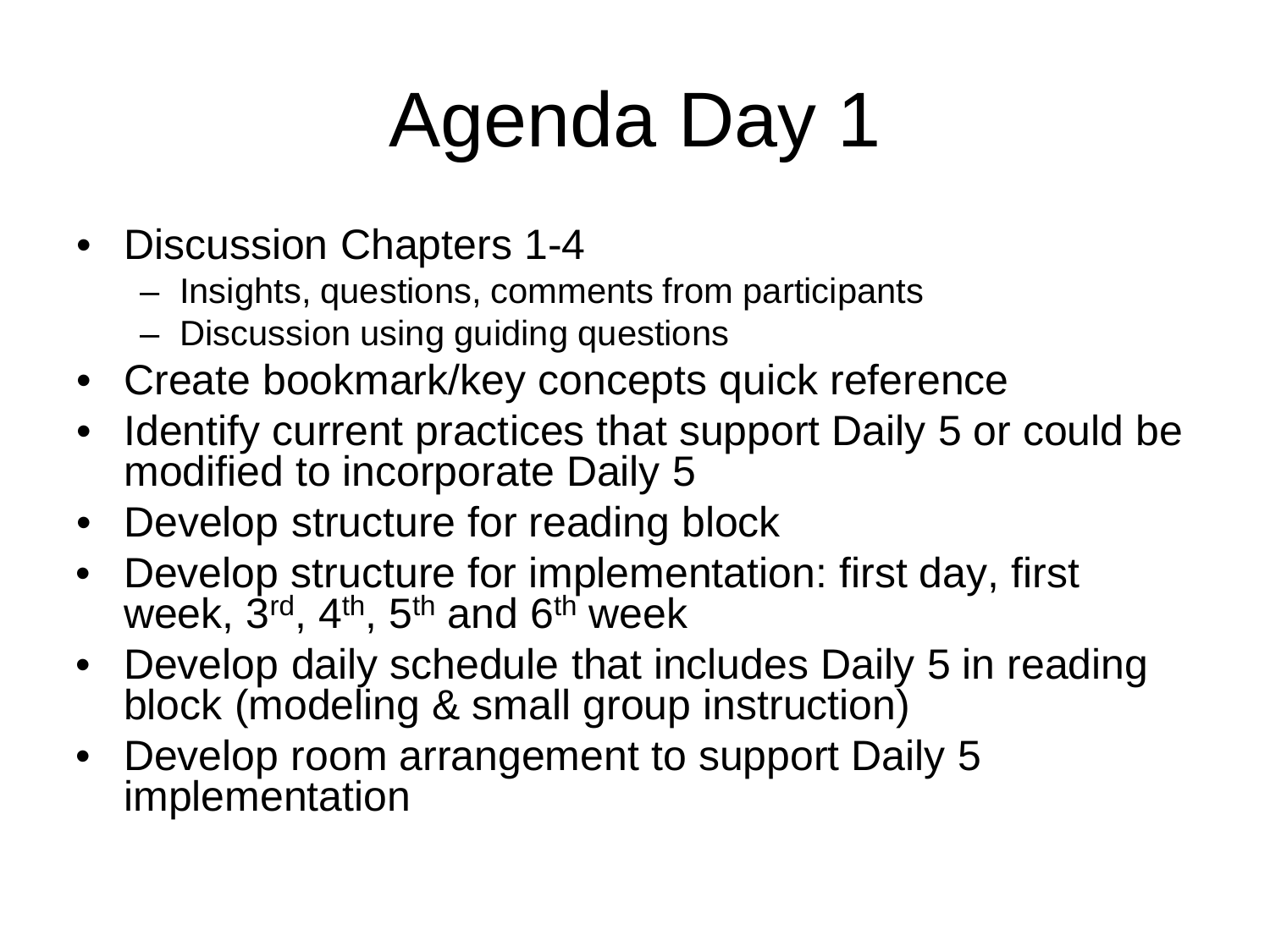# Day 2

- Continue Discussion participants comments, questions, insights chapters 5-7
- Add to key concepts quick reference
- Practice Developing draft of I charts
- Develop plan for teaching
	- Read to Self
	- Read to Someone
	- Listen to Reading
	- Work on Writing
	- Word Work
- Modify/add to schedule to include all components of Daily 5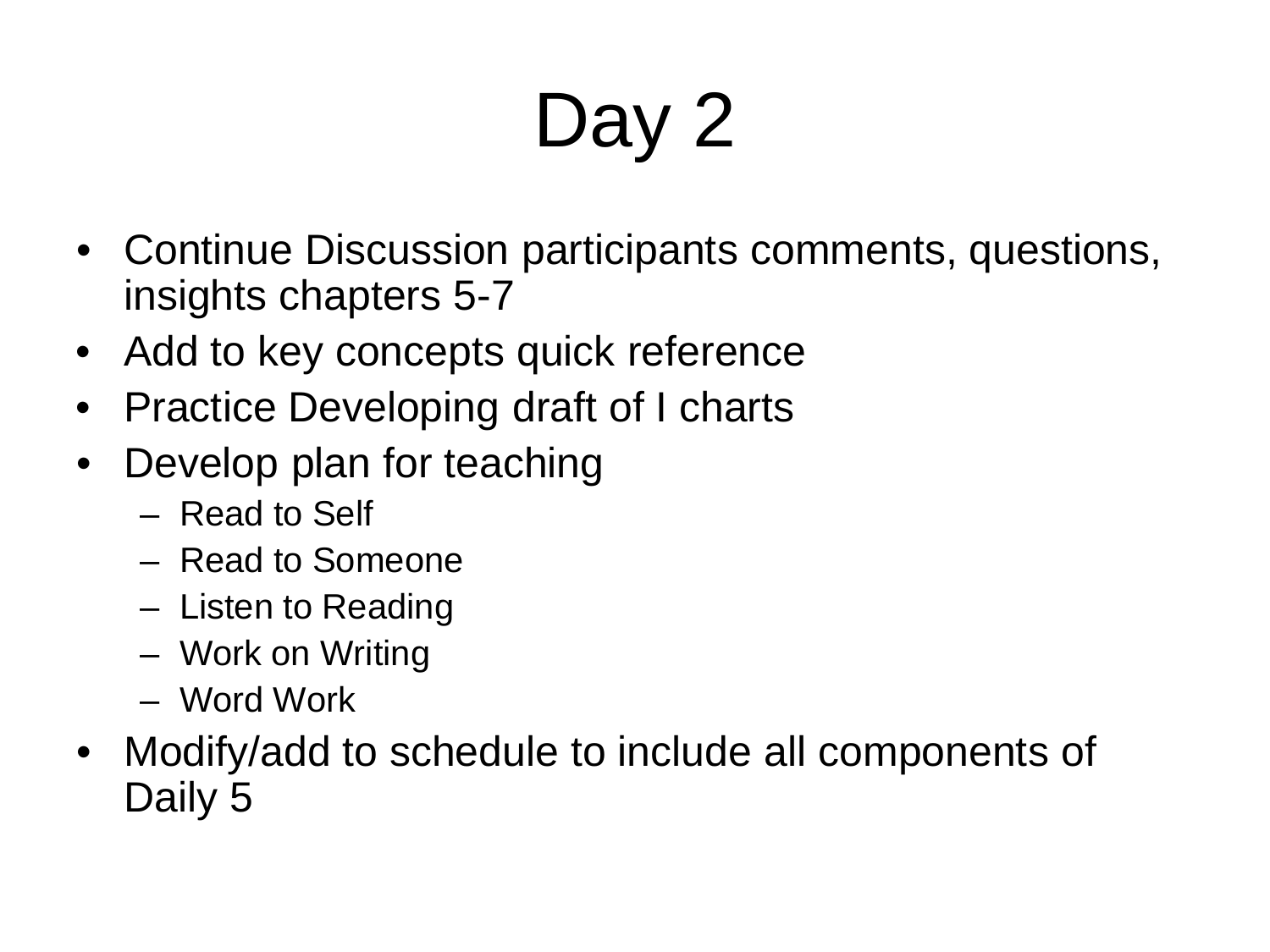# Rubric for Grading

- Readings
- Participation
- Project Work
- Reflection Journal of Implementation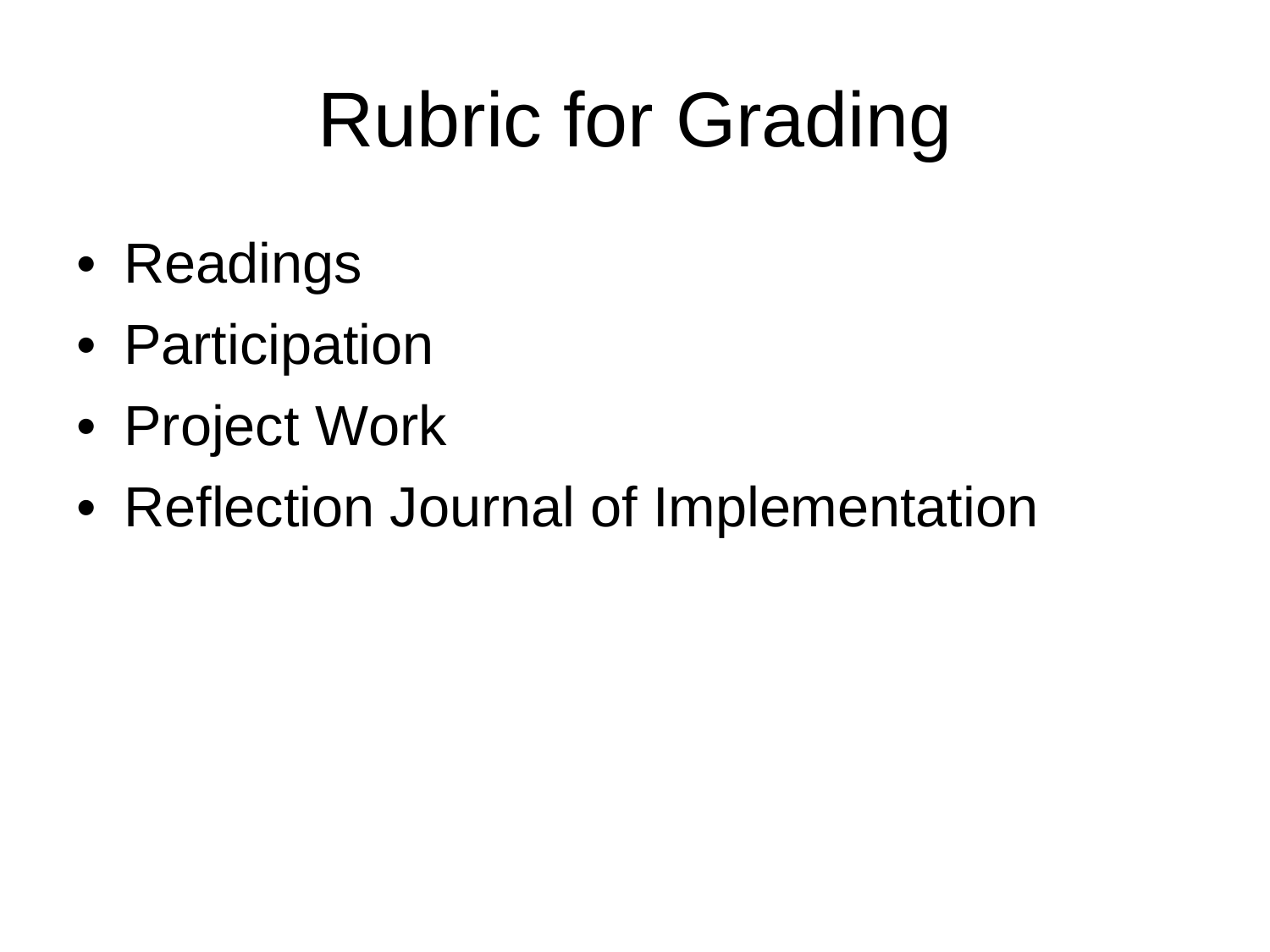- As you read the introduction, how do the practices of the teacher reflect your own practices and experiences?
- What will be your starting point for change?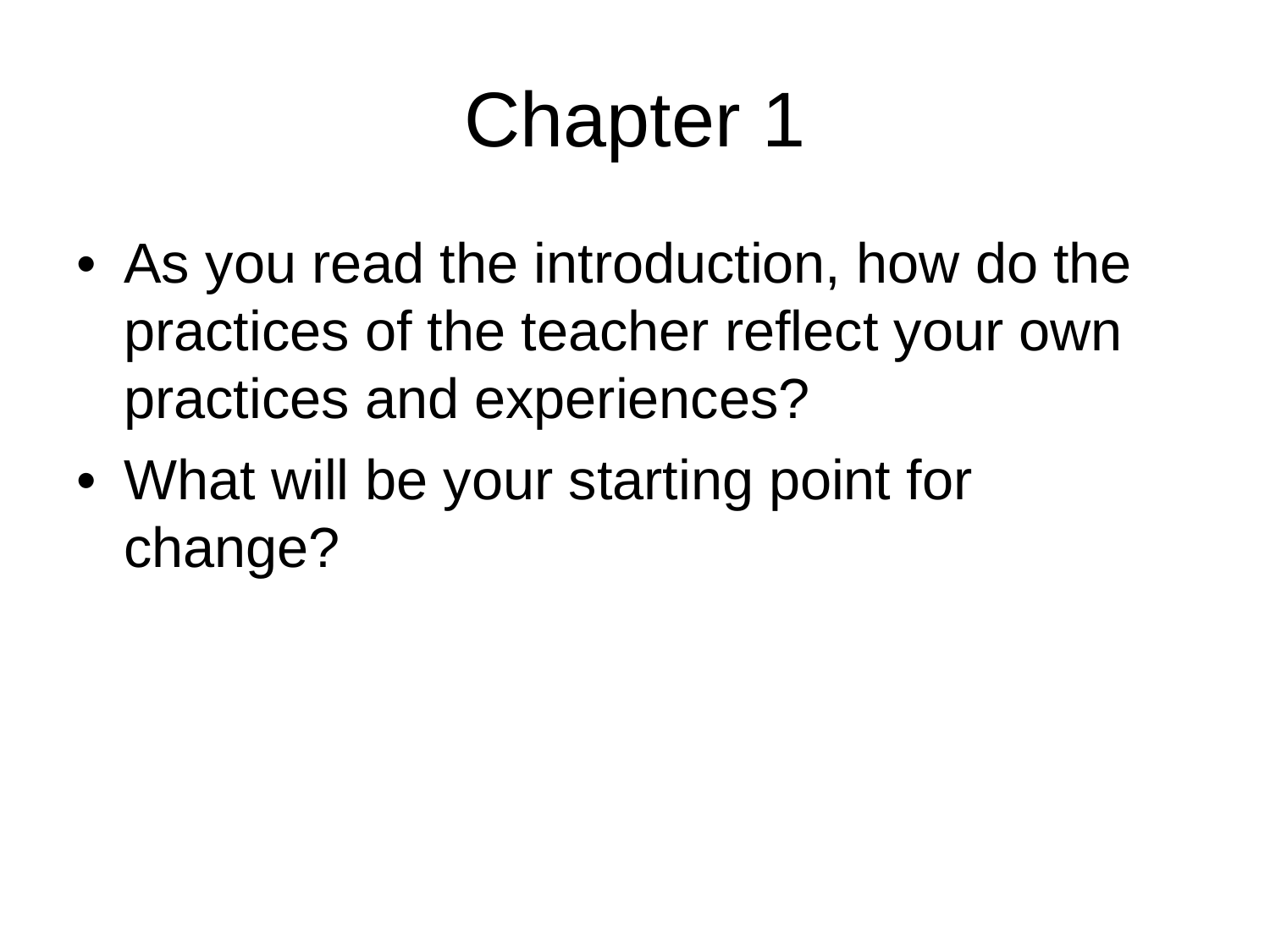- How is the Daily 5 different from other classroom management systems?
- Why is it important to spend time teaching routines and procedures?
- How much time should you plan to spend teaching and practicing skills and building community?
- What is the difference between "managing" students' behaviors and creating routines & procedures?
- What are the 5 components of the Daily 5 Literacy Block?
- How has Richard Allington's work influenced the 2 sisters?
- What do you think the authors mean by "intentional teaching'?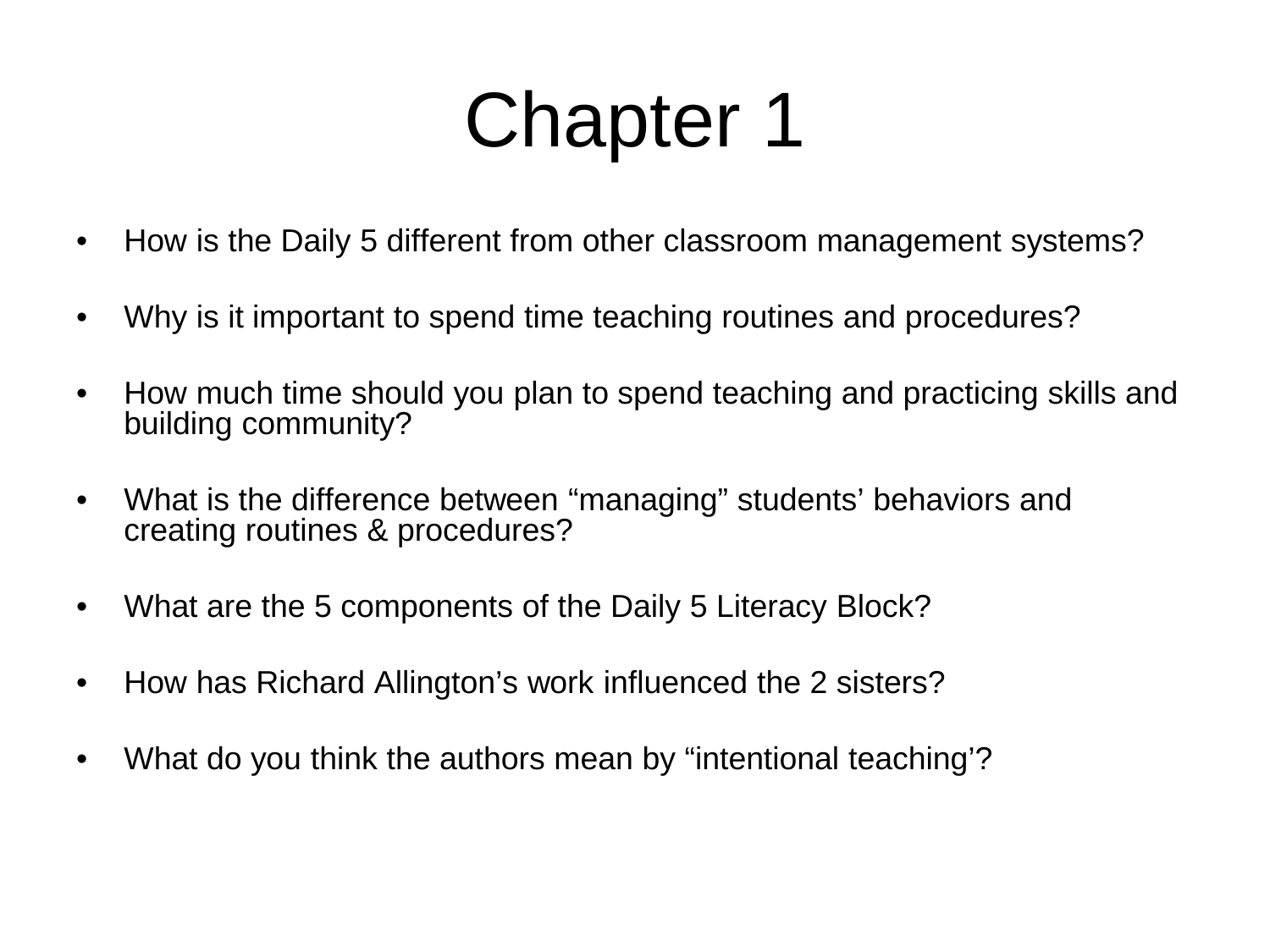# Chapter 1 Changing My Instruction

- How will your instruction change to implement the Daily 5 Literacy Block?
- What will be the benefits to making this change?
- What beliefs will you have to let go of to make this change?
- What practices will need to change?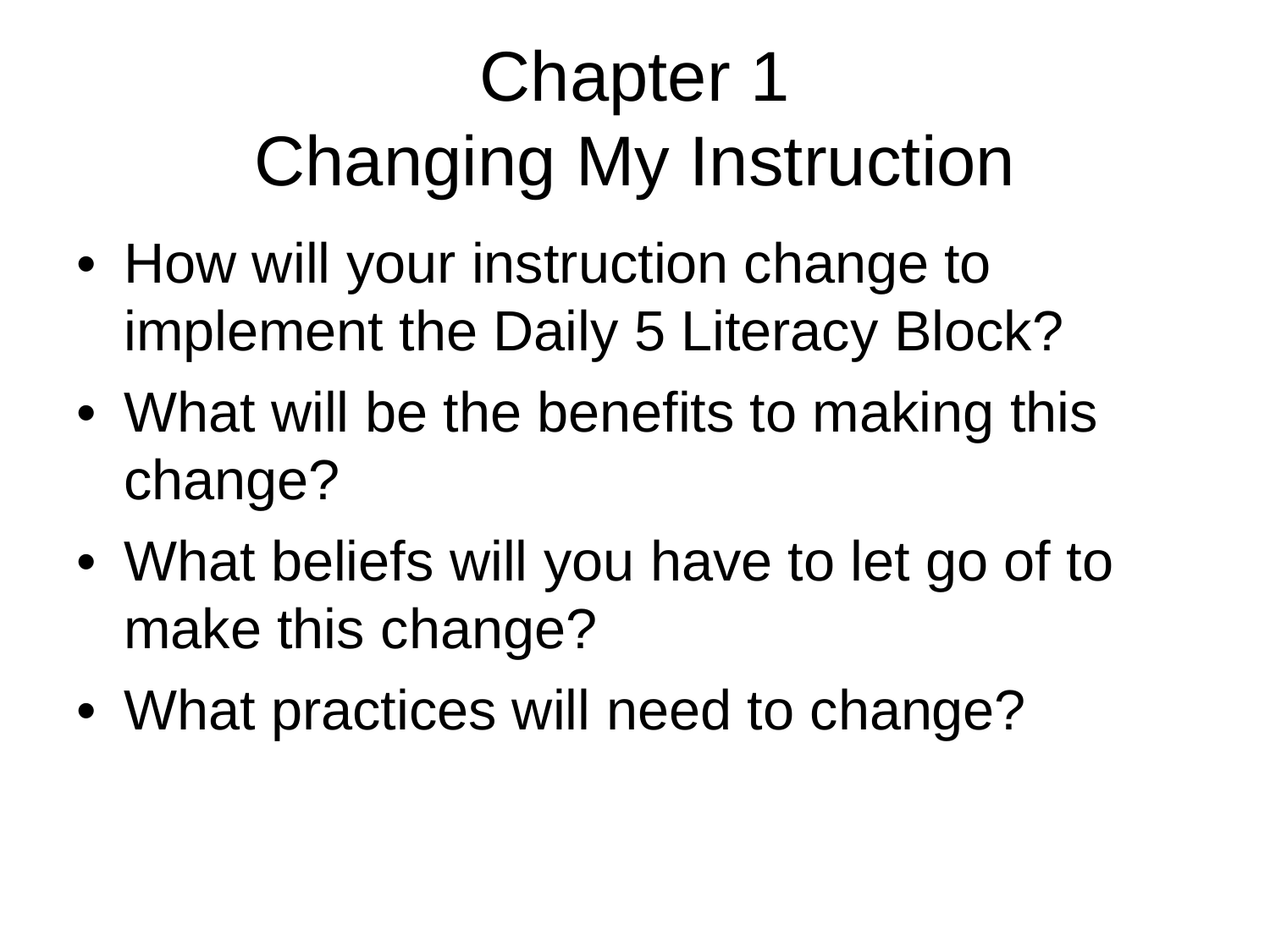• What are the foundational principals that support your teaching and student learning?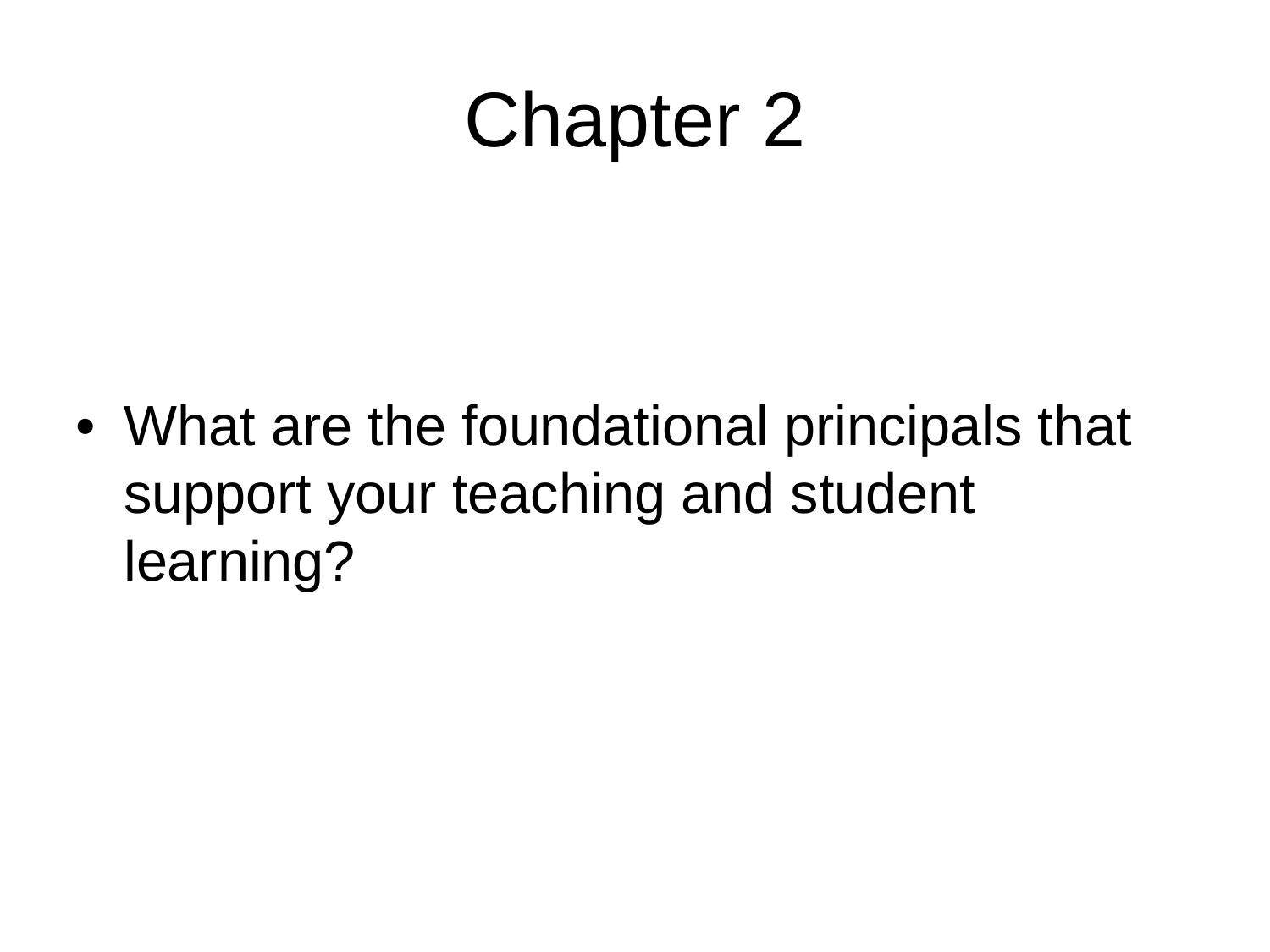- What are the core foundations and why is each one important?
- What is explicit instruction? What is taught using explicit instruction? Why is it important?
- How is quided practice used?
- How will you teach children to consider the 5 questions on page 20 to help them plan their days?
- How might the sense of community be different in a Daily 5 classroom?
- Why is it important to tell the children why you will be teaching each lesson? How is this different from your current practice? How might it change your teaching in other content areas?
- How do you view the difference in independent work time in the Daily 5 from independent work time you have previously had students engage in?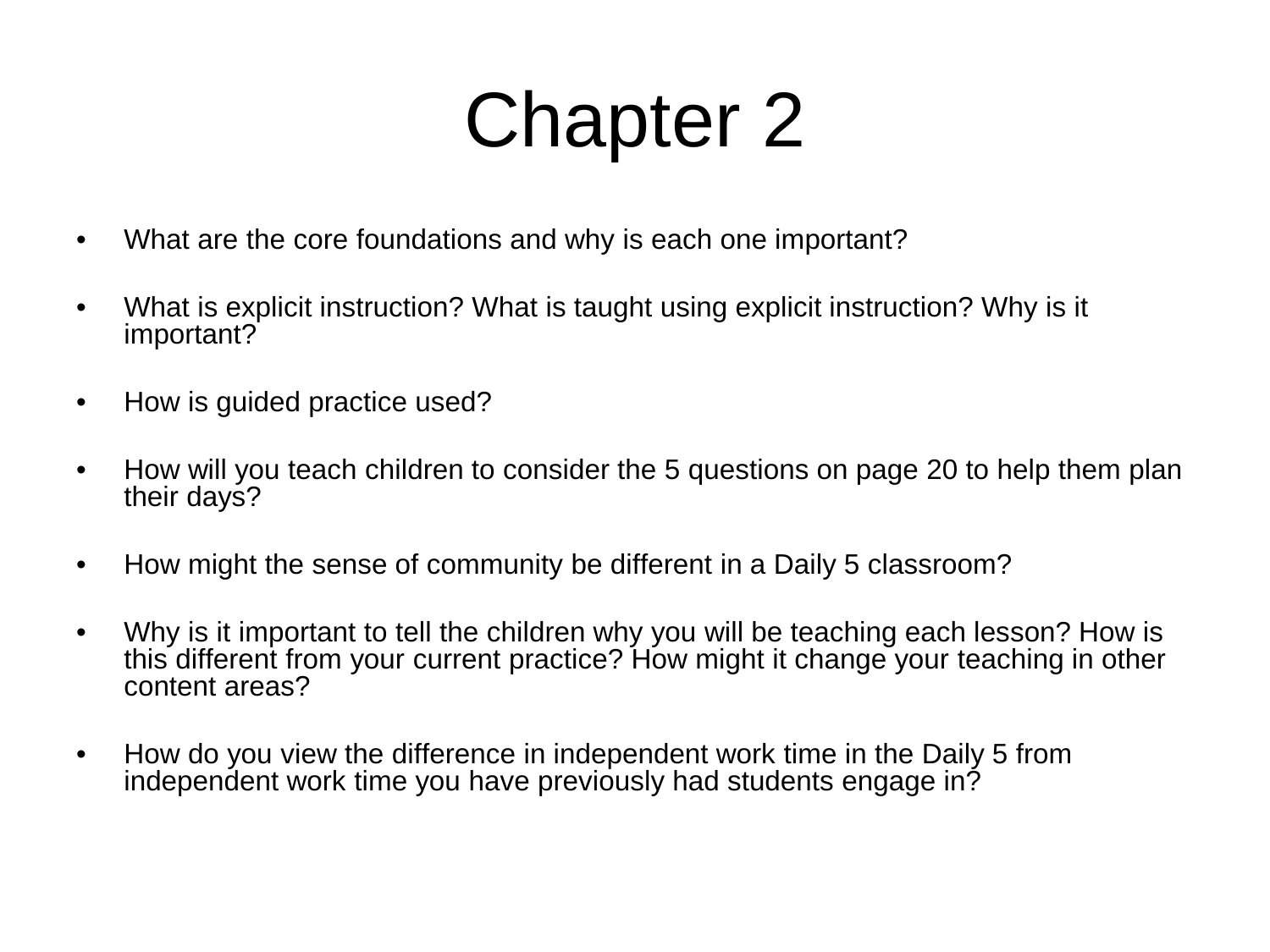#### Changing My Foundational **Principles**

 As a result of reading this chapter, have some of your foundational principles changed? If so, how have they changed?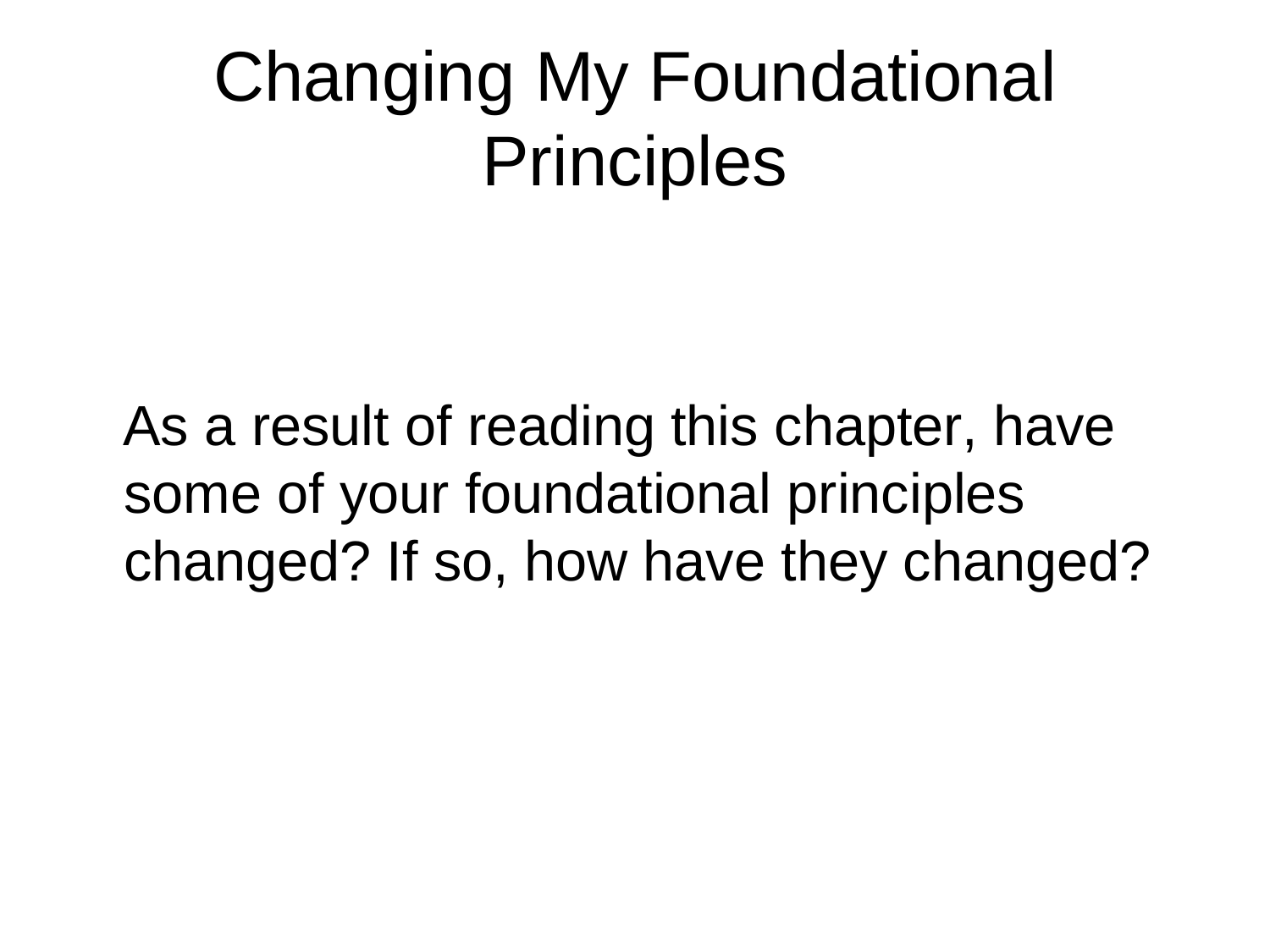Did you teach parts of each of these key concepts/routines?

 If yes, how? How will you teach them differently?

If no, how will you start?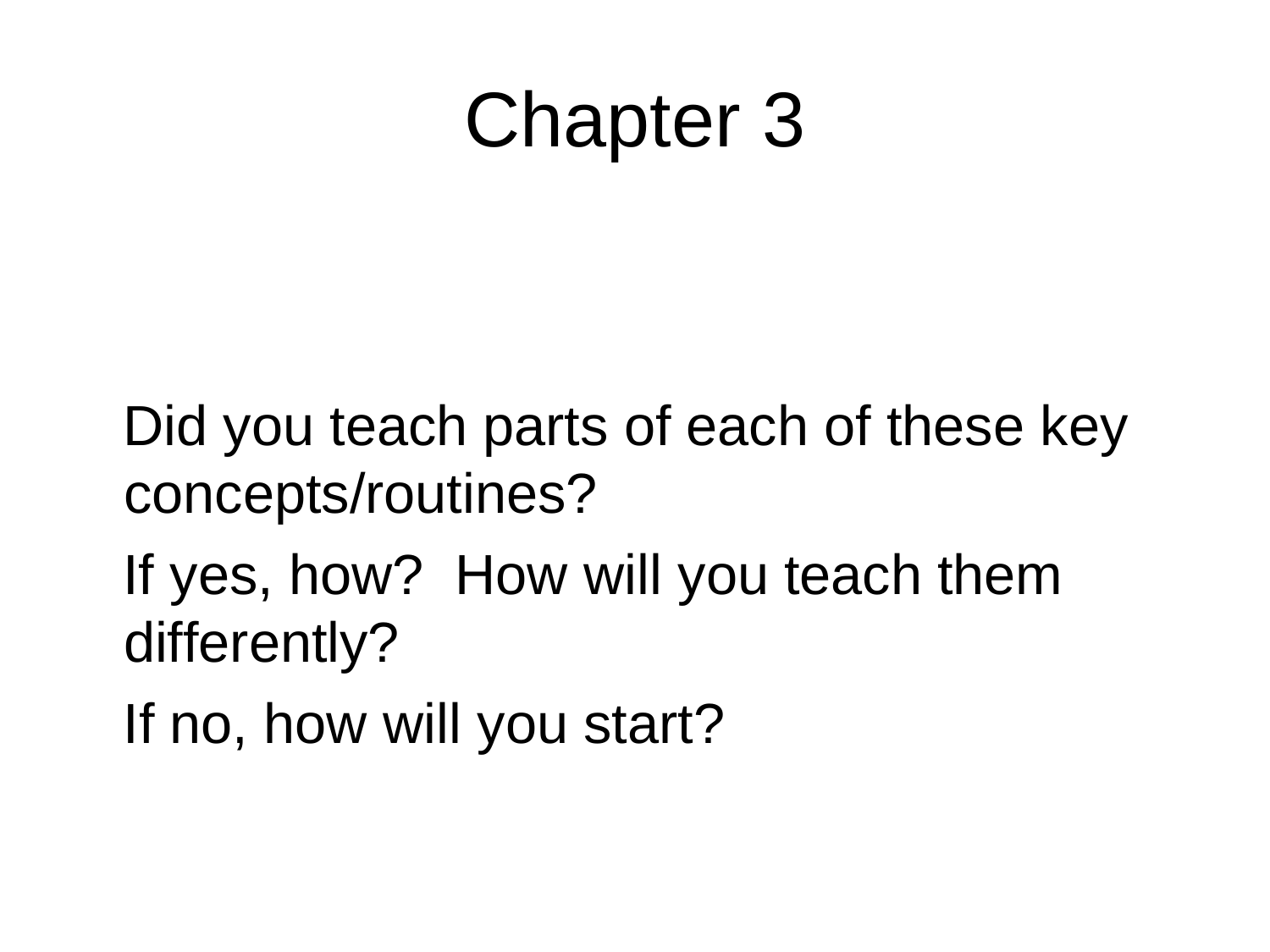- What are the criteria for selecting a "good fit" book?
- How is your view of modeling and guided practice changing or being shaped?
- What is the purpose of anchor charts? Why are they important?
- What will you do to cue yourself to include all 10 steps to improve muscle memory?
- Why is the "check in" part of the process important?
- How is modeling in Daily 5 different from other modeling strategies?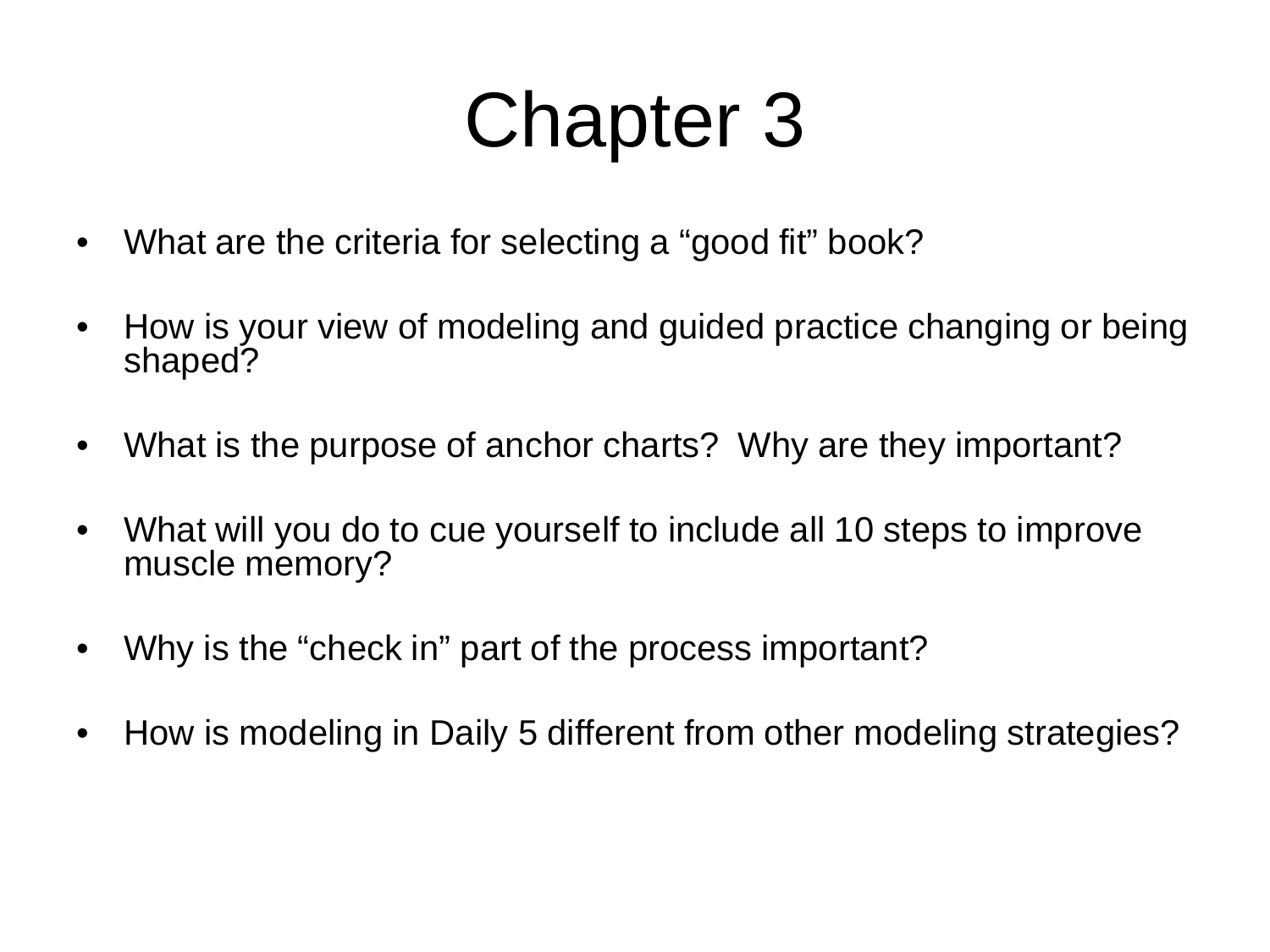# Chapter 3 Changing My Instruction

• Has your view of practice changed? If so, how has it changed?

• What does it mean to "move slowly to eventually move fast"? What are the benefits? What are the pitfalls if we don't?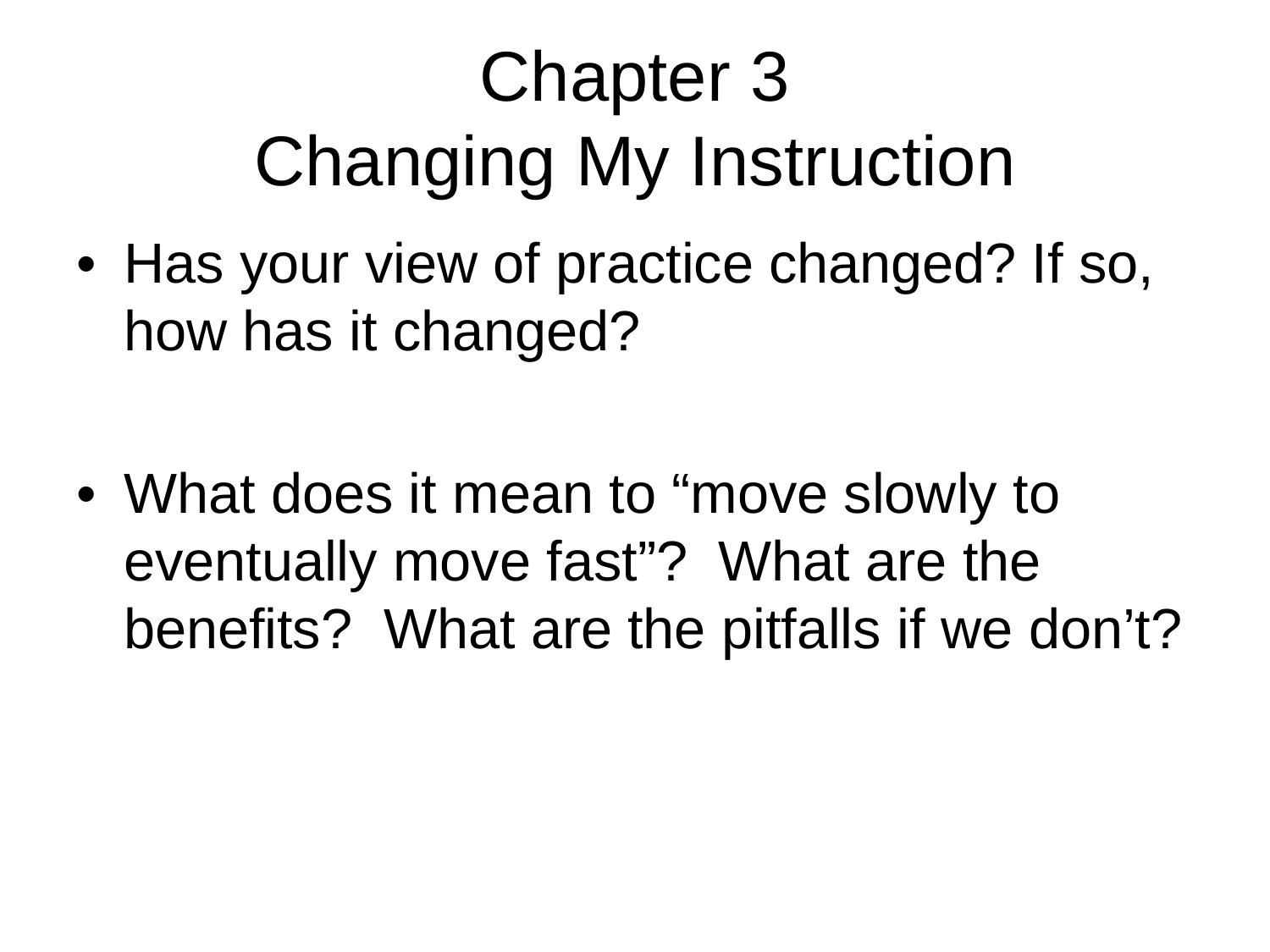• How will you structure the first day's reading block, the first week, 2nd week, 3rd – 6th week?

• What schedule will you use?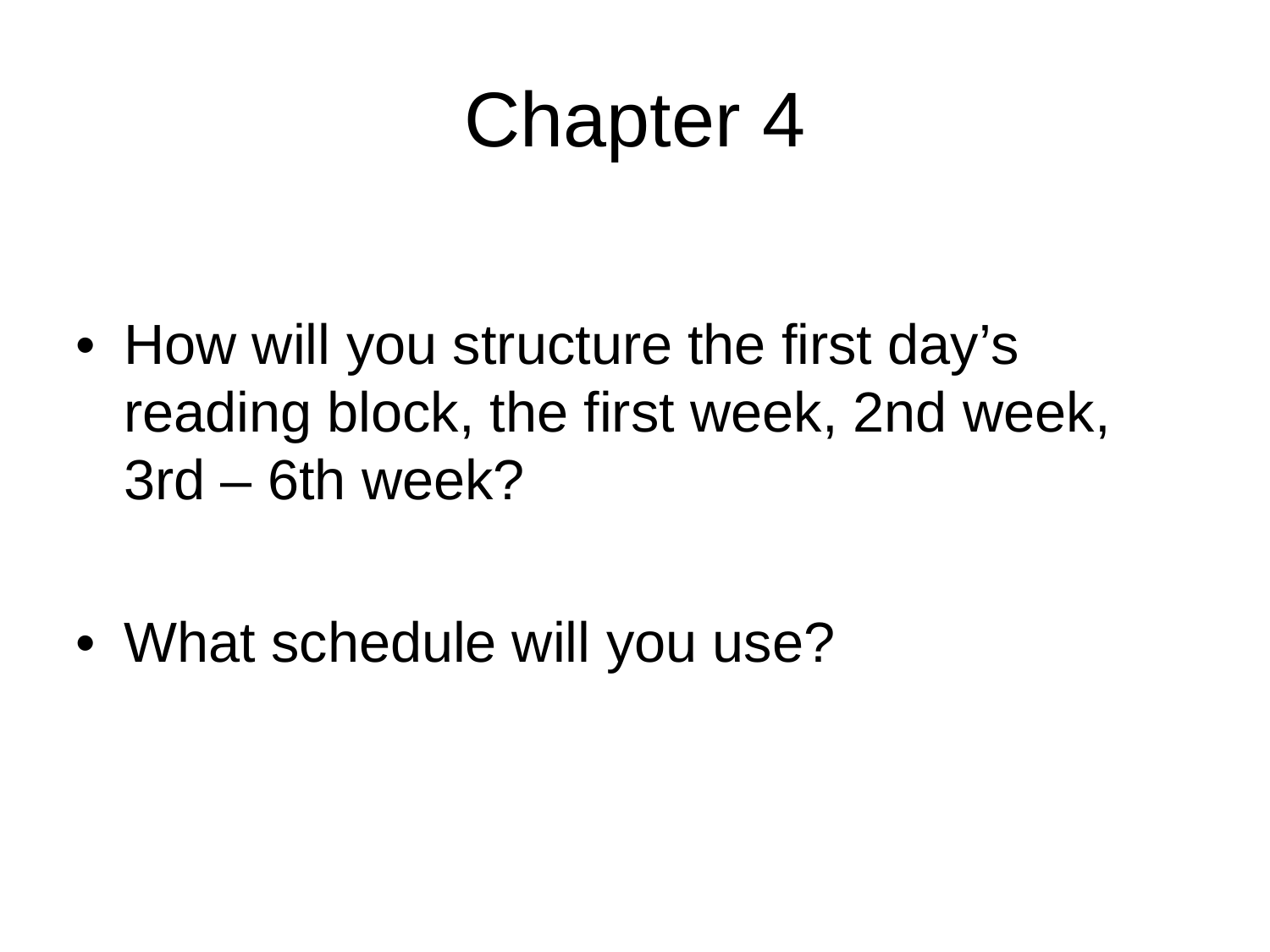- What are the causes for failure of Daily 5?
- How would you model the metacognitive process of think aloud for each of the 3 ways to read a book?
- What are I-charts? Why are they important? How are they generated?
- What behaviors are important to include in I-charts for Read-to-Self?
- How often do you practice Read-to-self each day? How many days/weeks should you plan to practice? What is goal in number of minutes for primary students and for intermediate students?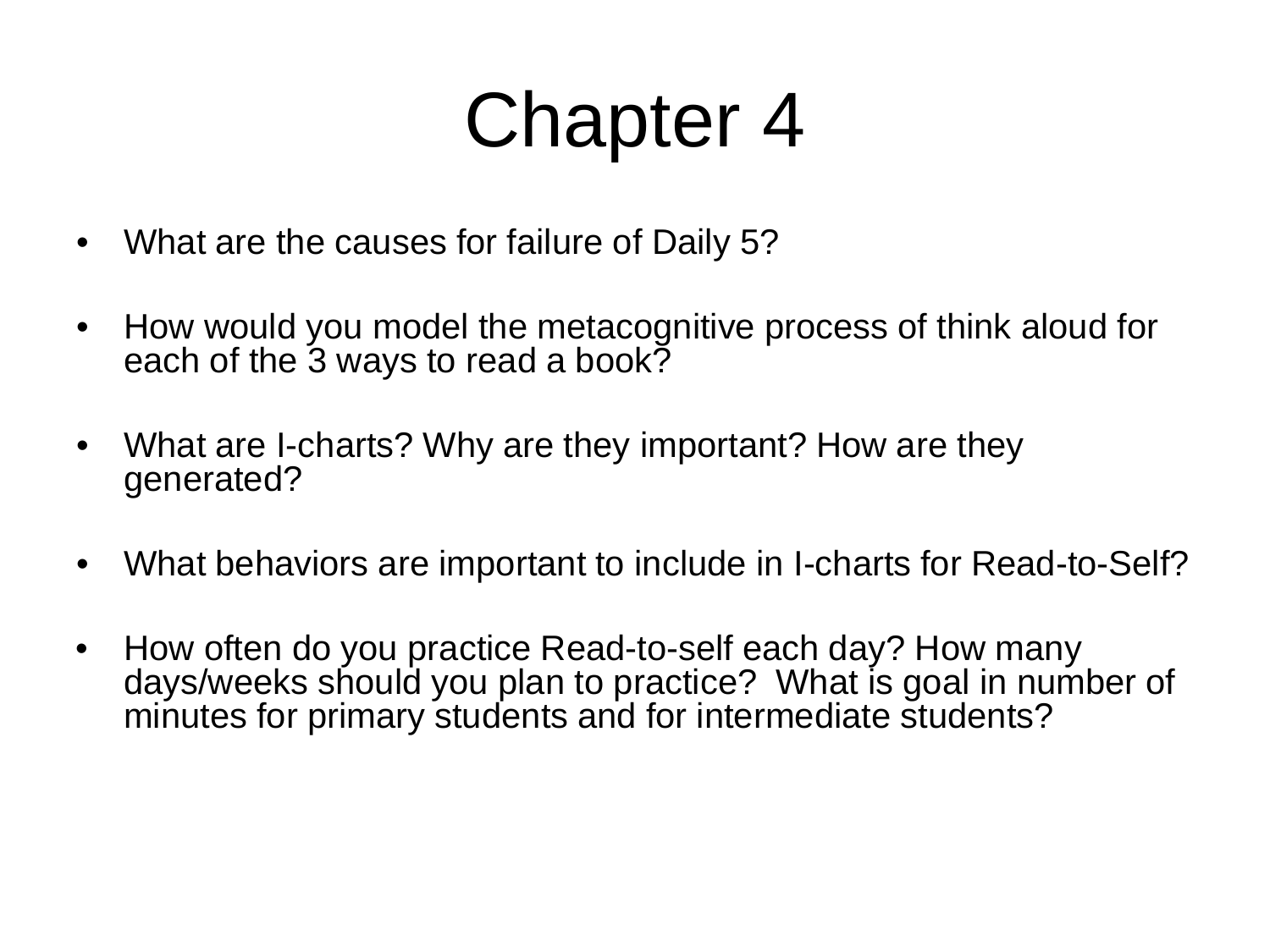### Chapter 4 Changing My Instruction

• How is the concept of "gradual release of responsibility" applied in the Daily 5?

• What will you do to start teaching & implementing Read-to-Self?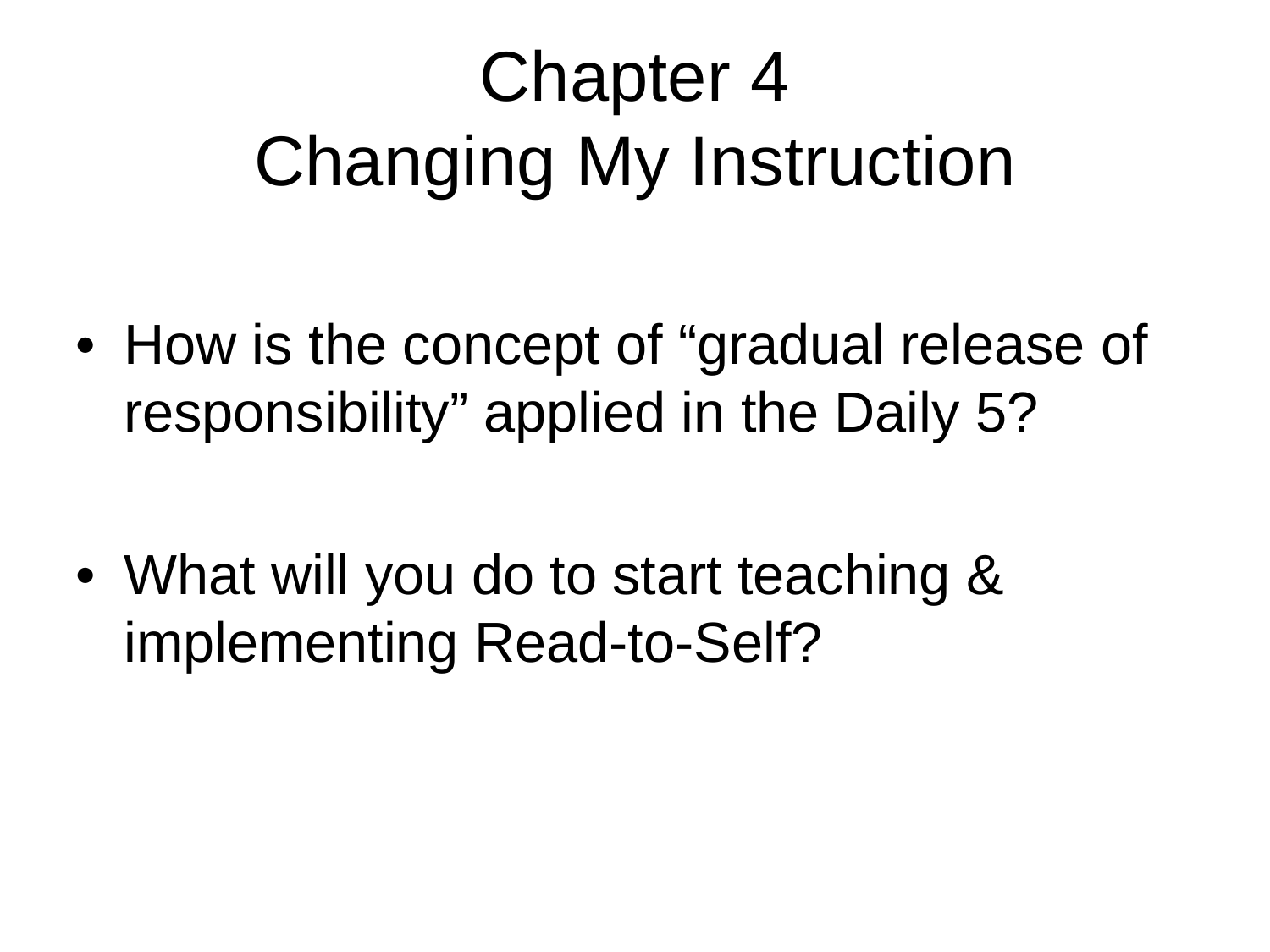- What is meant by explicit teaching? When and how is it used?
- What are the content for the focus lessons for Read to Self?
- What are the different types of Read to Someone? How/When could each be used?
- What are the different ways to check for understanding? When is each used?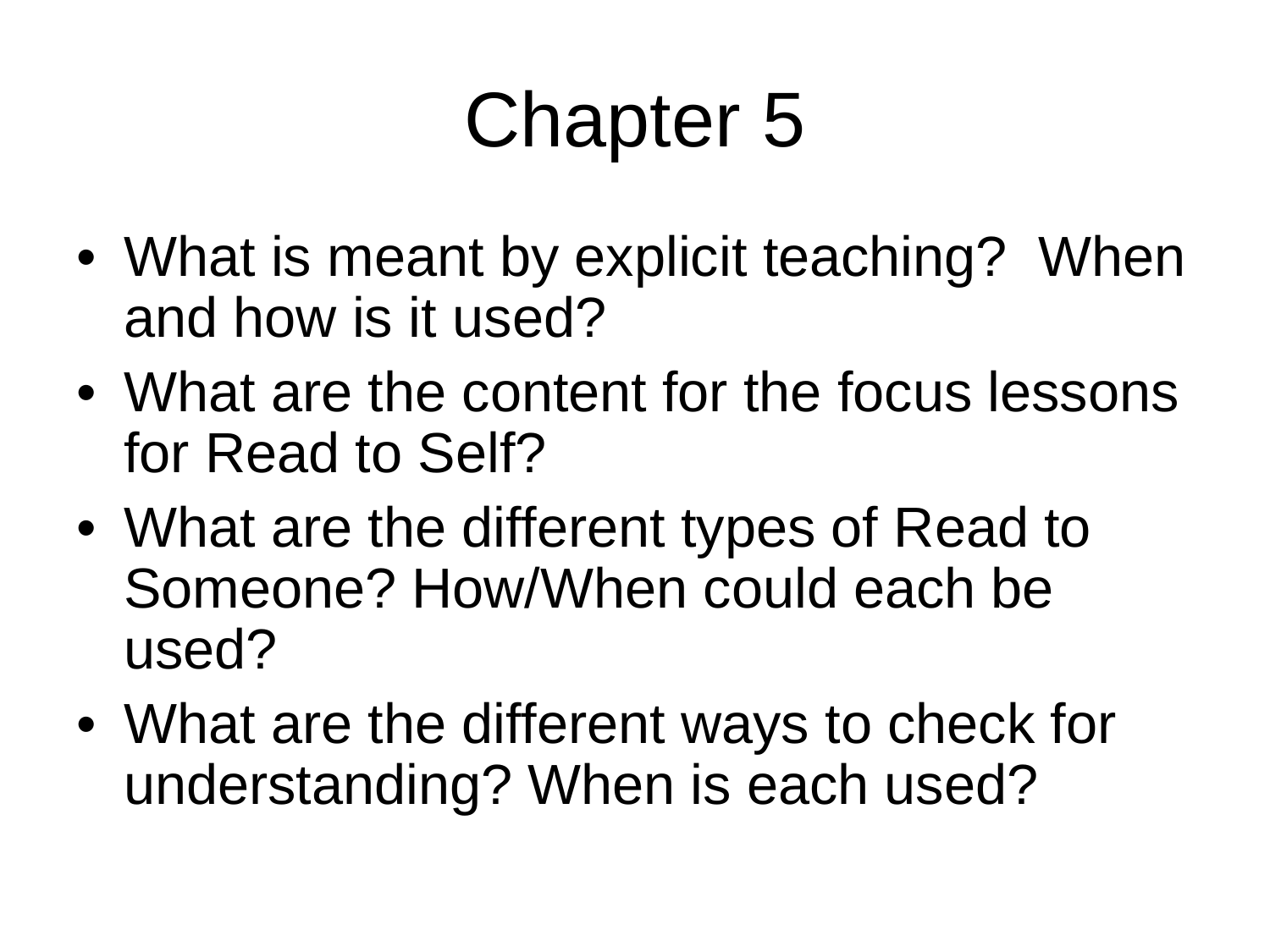- If teachers are not reinforcing good behavior, how/why does Daily 5 work?
- Why is it important for students to set personal goals?
- What are the routines or subtle procedures embedded in the Daily 5 that help with the orderliness?
- How do you teach coaching strategies to students?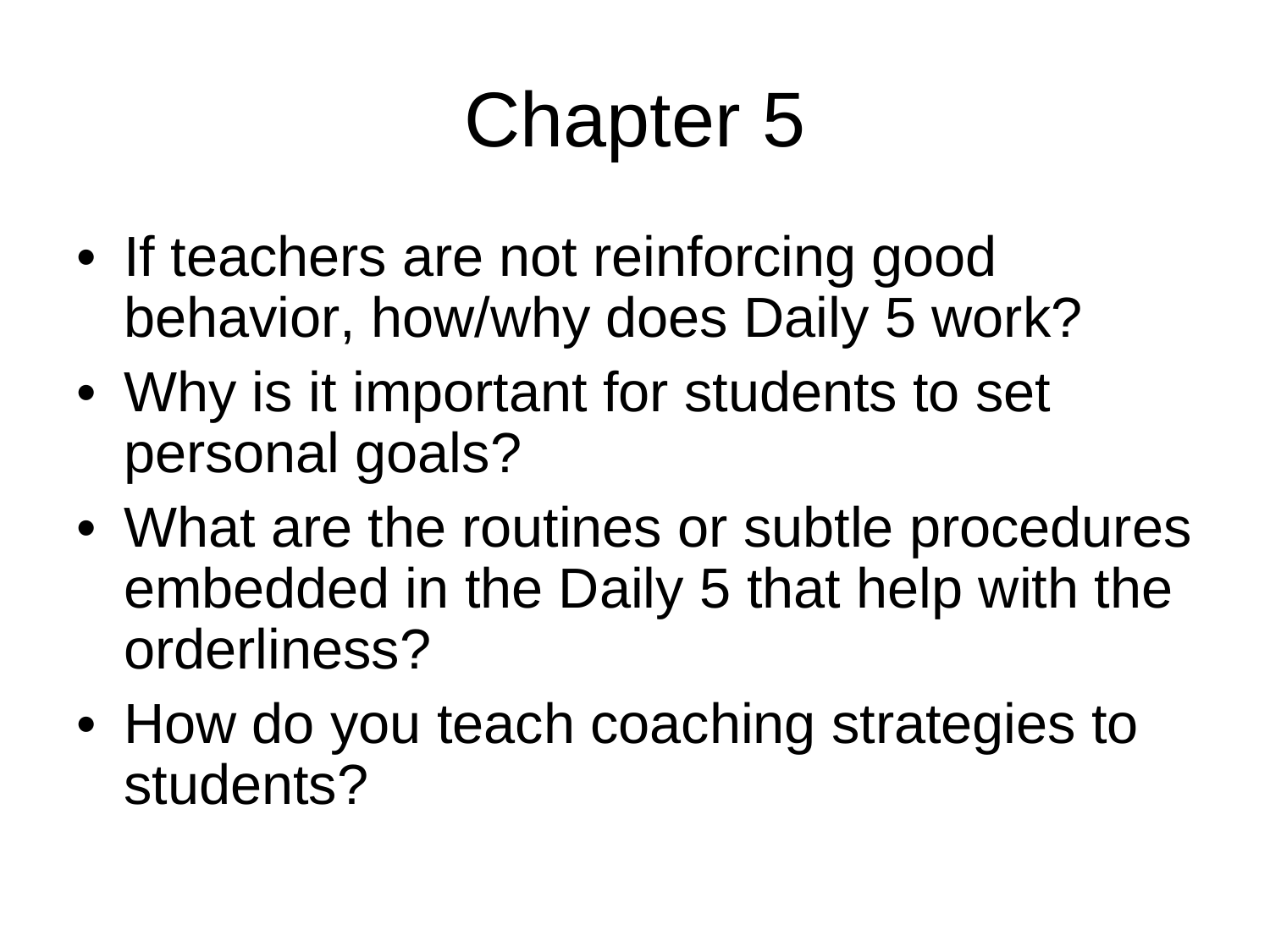# Chapter 5 Changing My Instruction

- Approximately how many days are guides for teaching each of the components Read to Self, Read to Someone, and Listen to Reading?
- How will I build in the time to teach each component?
- What is my schedule/timeline for teaching each of these components?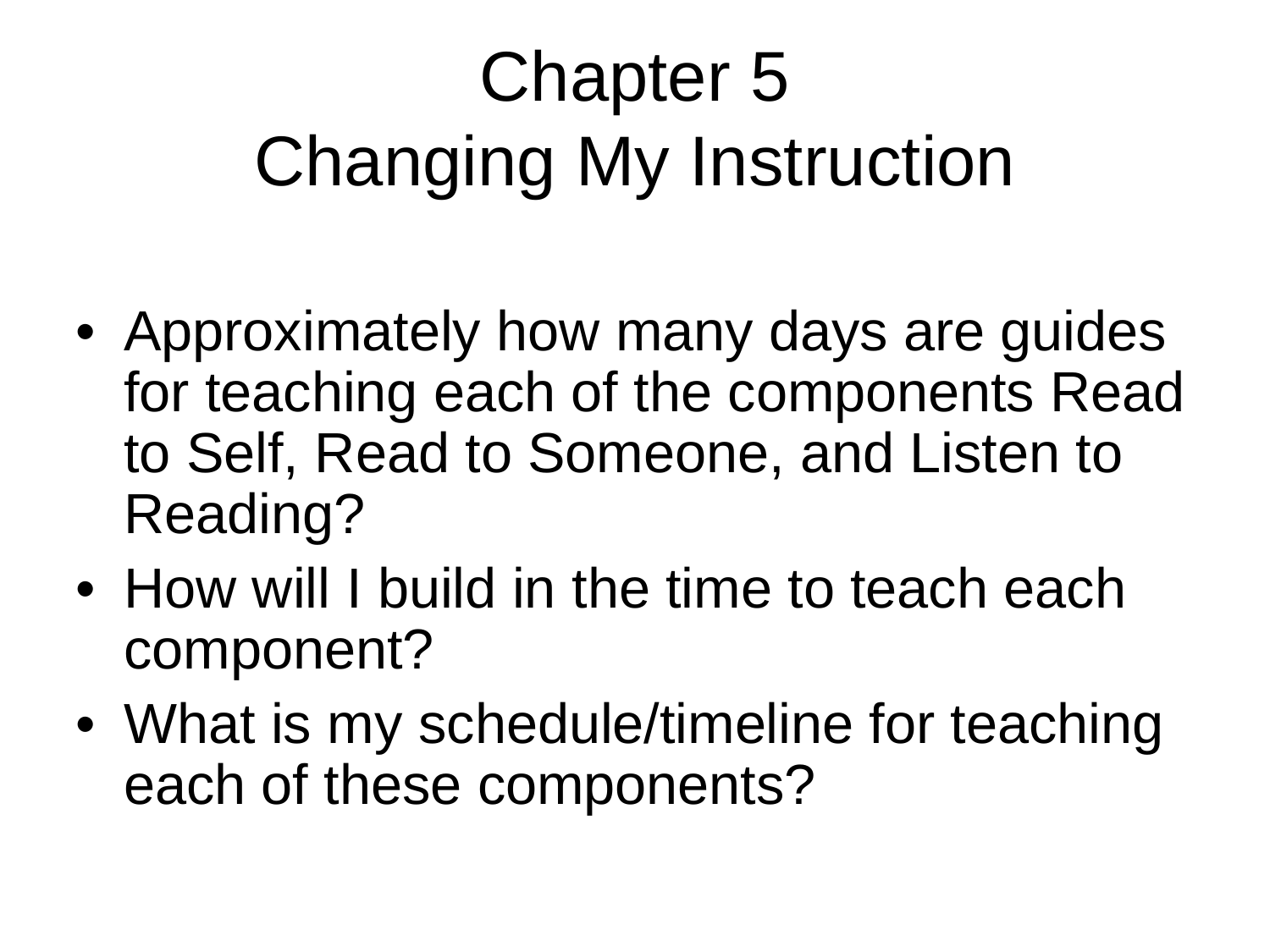How could your philosophy on teaching writing determine if/when you will use Work on Writing Time as a component of the Daily 5?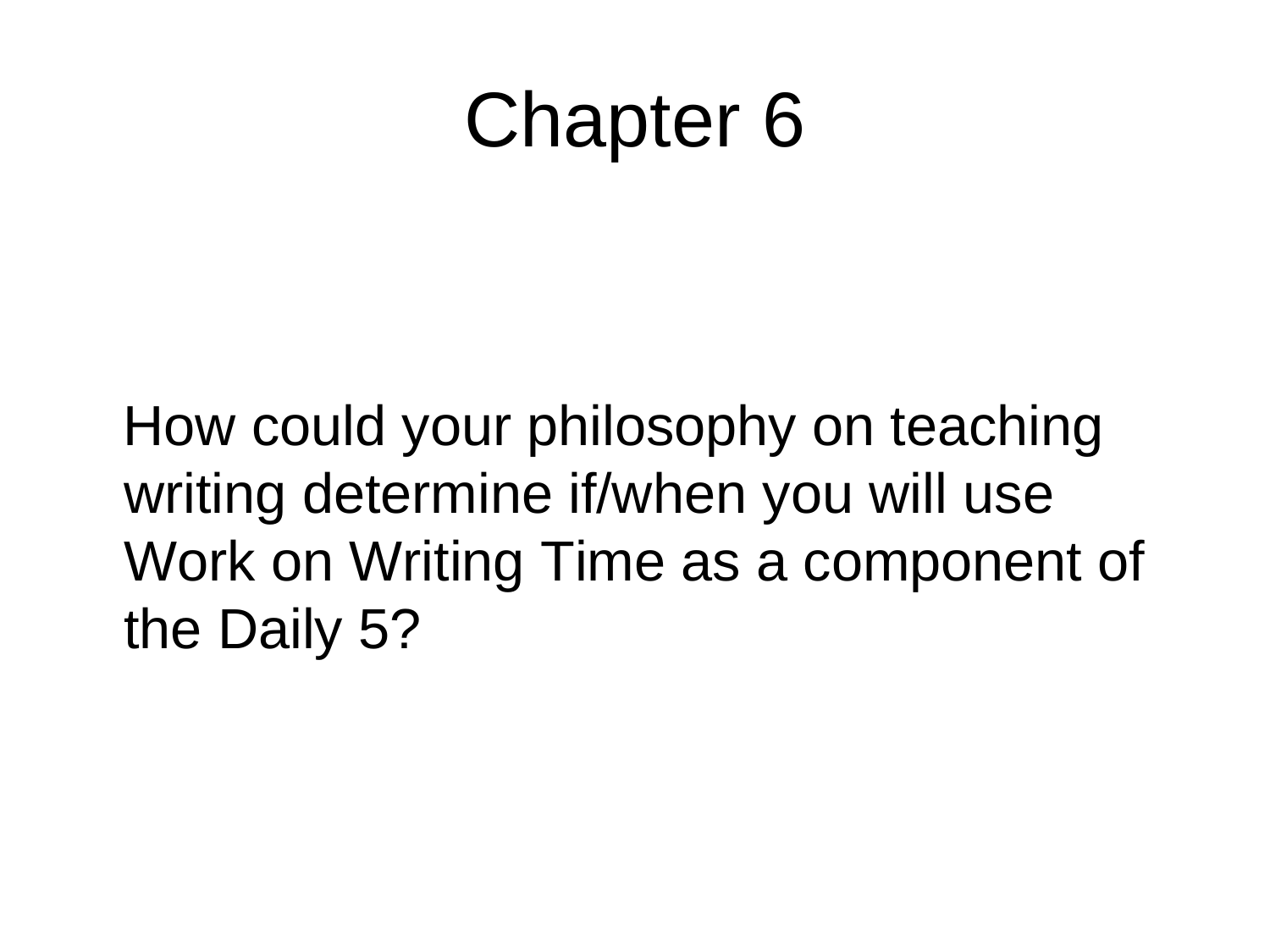- How do students deal with words they don't know how to spell? How is this approach different from one you used in the past?
- What is the purpose of Word Work? If this is different from previous word work you've done, how is it different?
- How are students taught to use materials independently?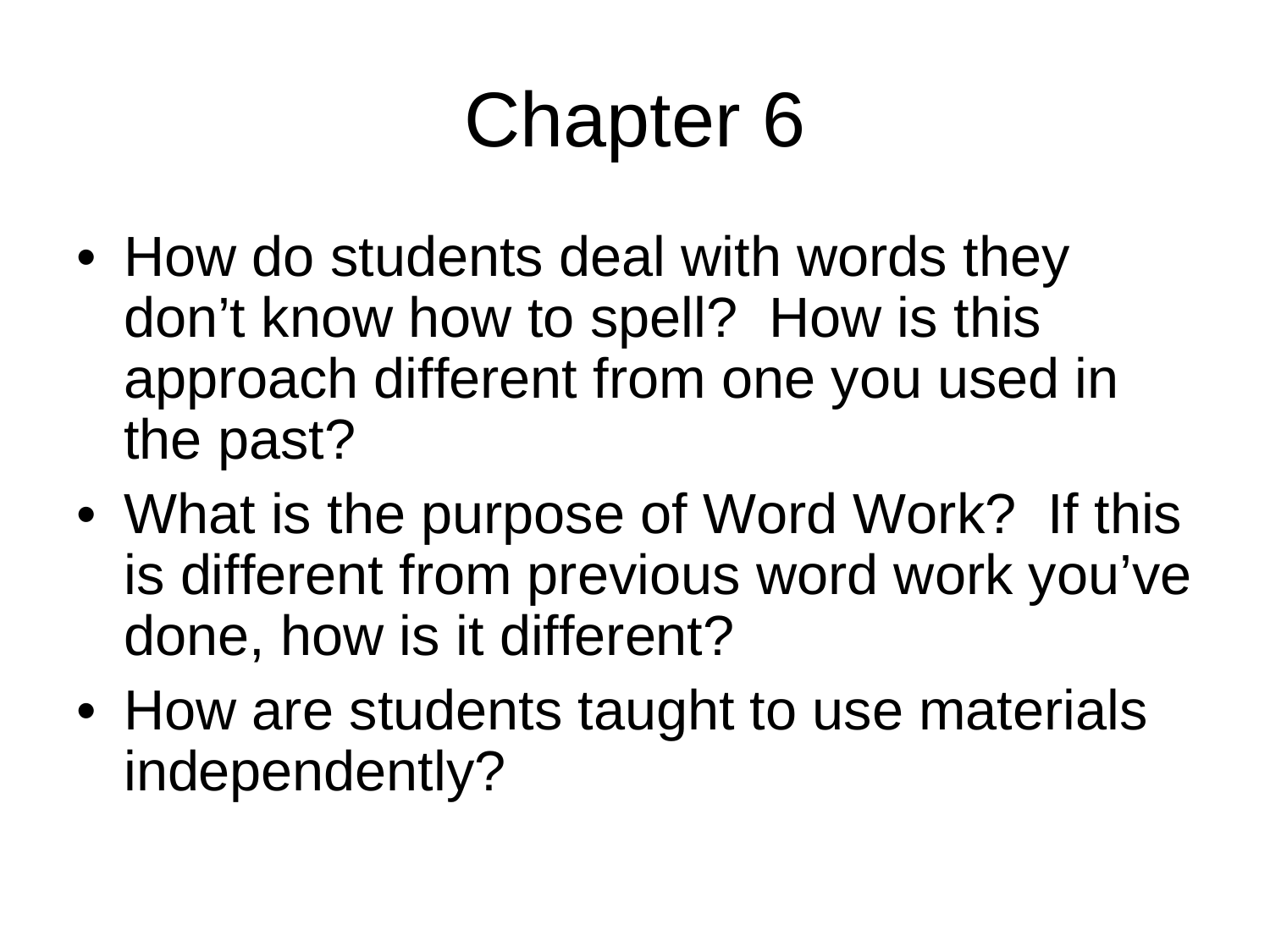### Chapter 6 Changing My Instruction

Of the 3 components of Word Work:

- Are there some that are integrated into your current teaching?
- Are there others that you will need to work on with your students?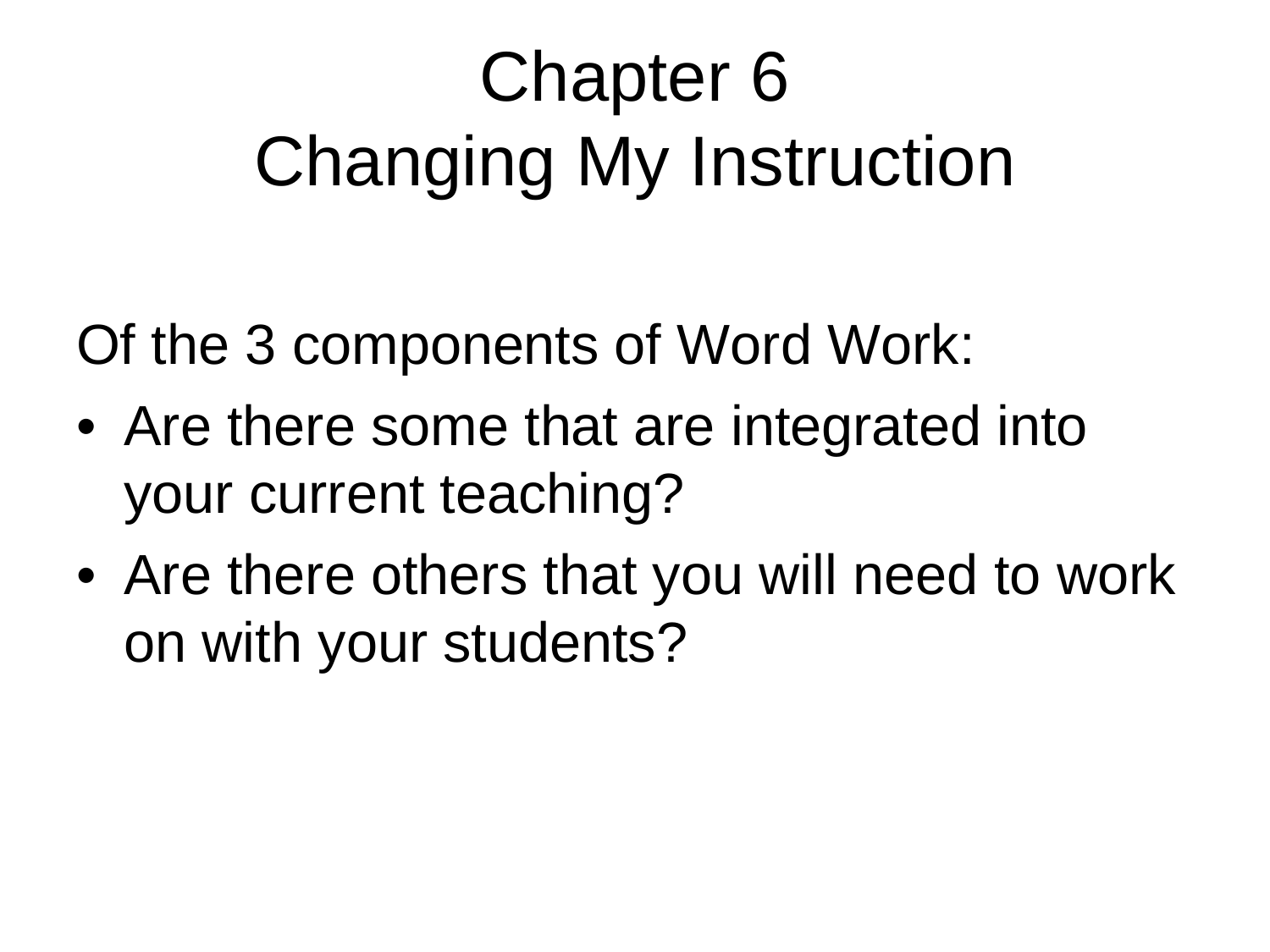- What barriers do you think might interfere with successful implementation of Daily 5?
- What concerns you most about implementing the Daily 5 with your students & in your classroom?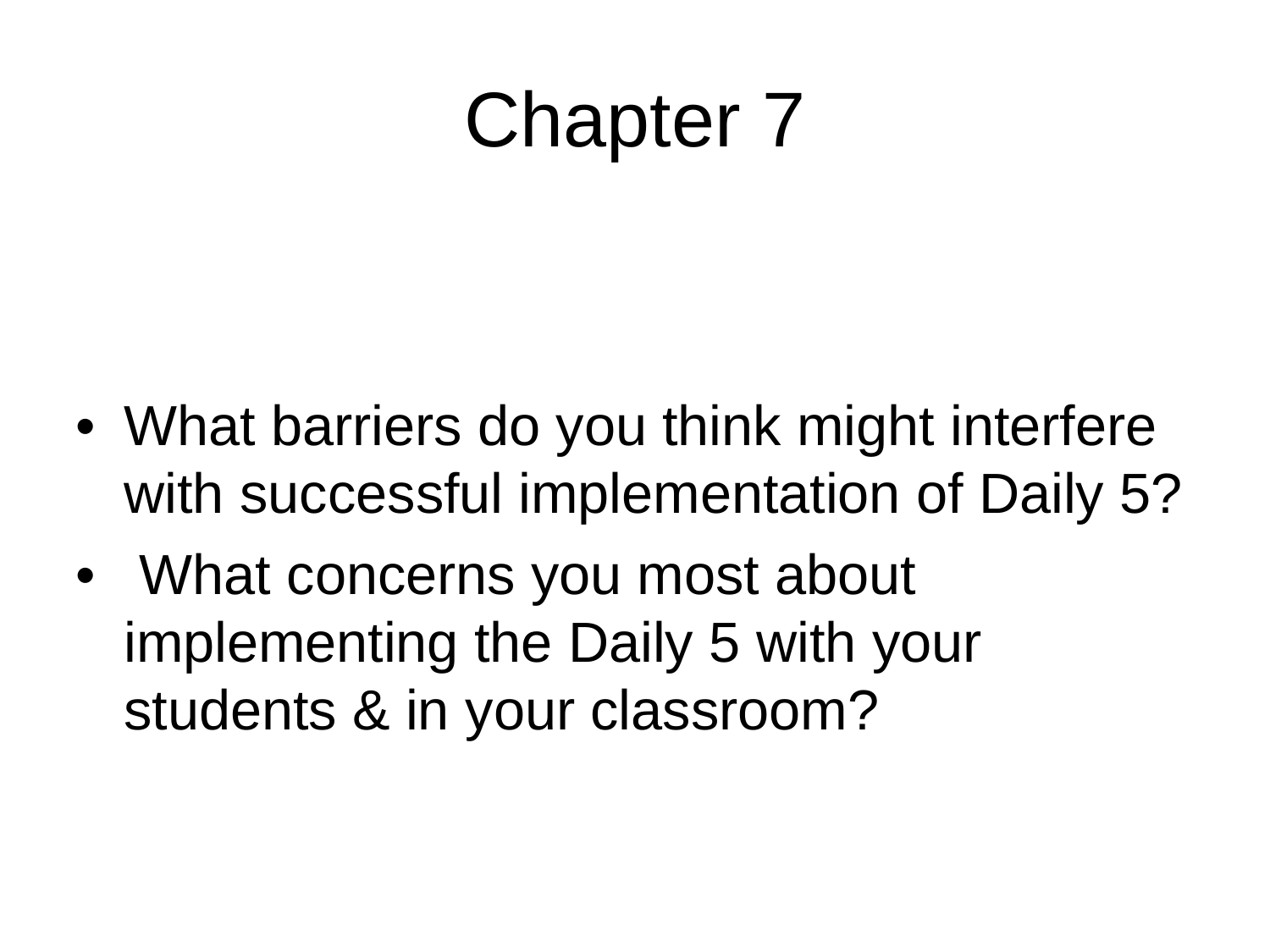- How long before the students learn the routines and procedures and are able to work independently?
- How much time should they be able to work independently in each session? How much total time for independent literacy work?
- What are some ways to prevent & deal with interruptions while you are working with small groups?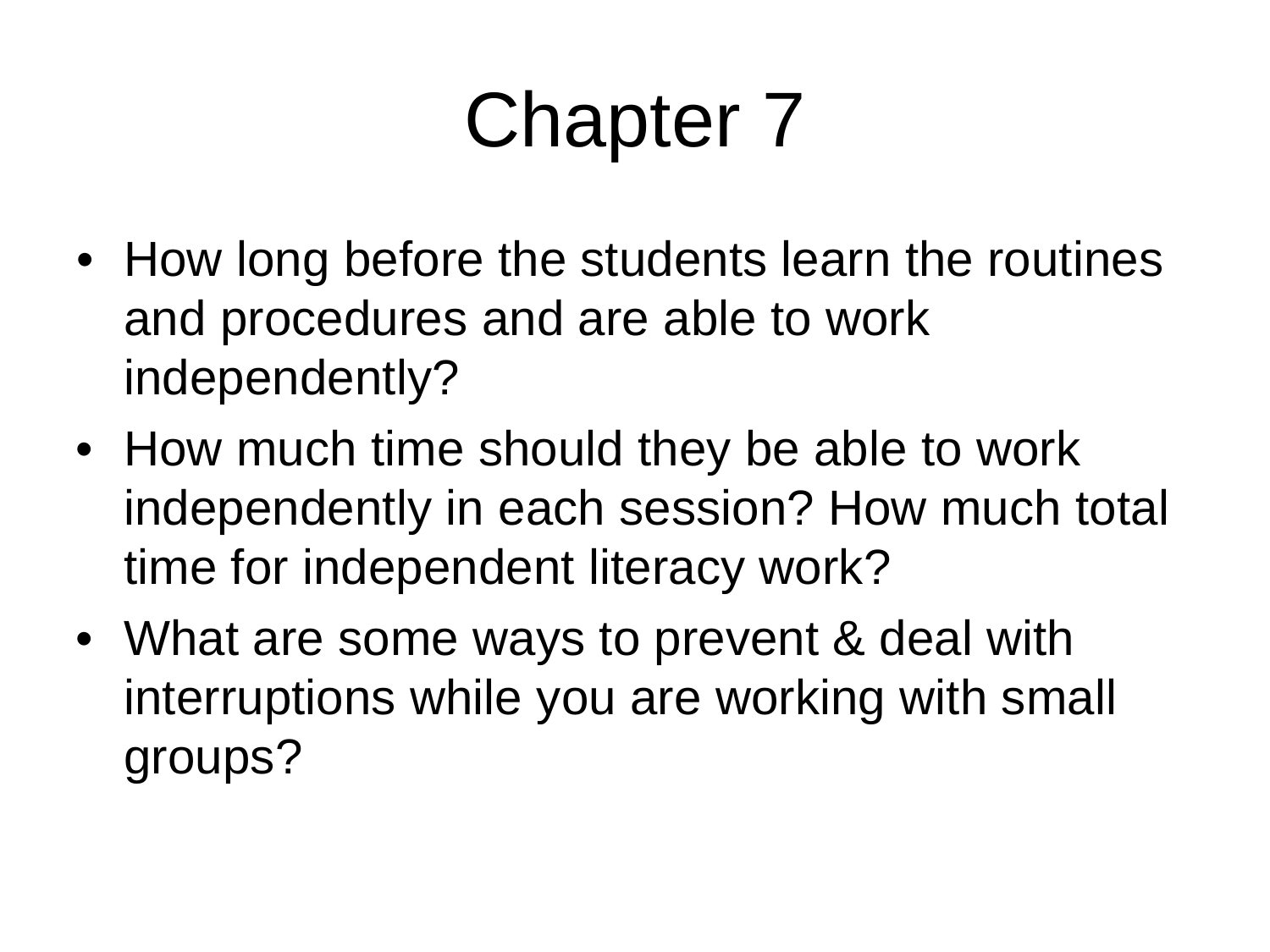- Why is the use of other signals than the teacher's voice preferred?
- What are some ways of dealing with students who are not as independent?
- What are some types of modifications that could be used in implementing the Daily 5?